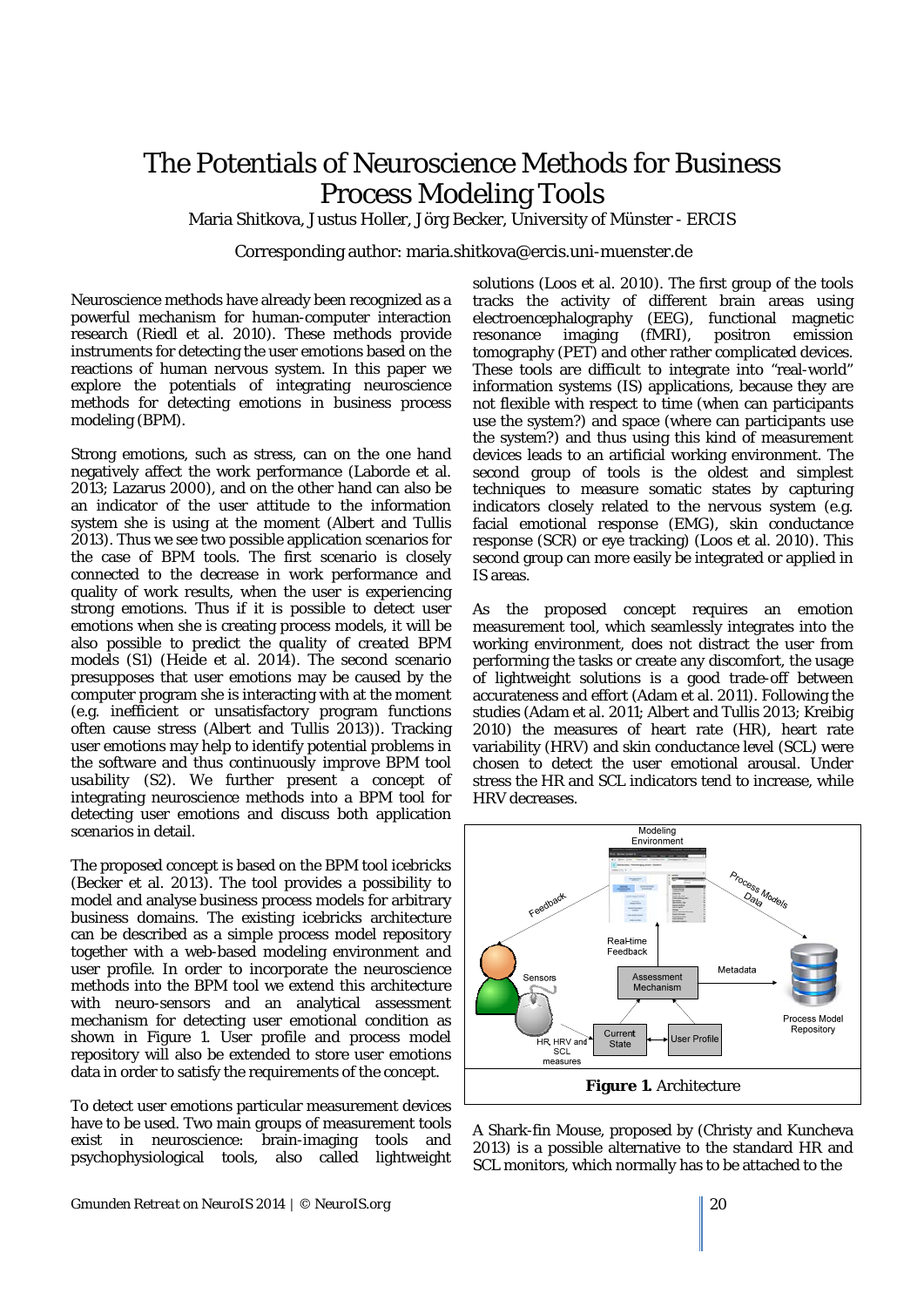fingers, wrist or chest, which might cause inconvenience to the user. It is a fully functional computer mouse, which streams pulse and skin conductance data in realtime. We propose this kind of device to be used in our concept.

In order to define the current emotional state of the user, the user profile has to be extended with baseline and threshold values of HR, HRV and SCL. The baseline values define the normal emotional state for the user, while the threshold values reflect the levels of HR, HRV and SCL at which the user is expected to be in a strong emotional state and to potentially produce work results of poor quality. The initial baseline values can be measured when creating the user profile. The threshold values can initially be set to the baseline values and then adjusted as the user interacts with the system.

The assessment mechanism detects the current emotional state of the user and classifies the state as either influencing the quality of the work results or not. The current emotional state of the user contains the aggregated measures of HR, HRV and SCL. Due to the usage of sensors embedded in a computer mouse the HR, HRV and SCL measures can only be collected when the user touches the mouse. This results in the following sets of measures  $HR=\{HR_0,...,HR_n\}$ , *HRV={HRV0,…,HRVn}* and *SCL={SCL0,…,SCLn}*. The indexes *{0, …, n}* represent the intervals when the measurement took place (e.g. each time the user touches the mouse), *HRi, HRVi* and *SCLi* are the average heart rate, heart rate variability and skin conductance level values taken during one of the several measuring intervals.

The process model repository is extended to keep the trace of the users' actions and emotion measurement data during to the session along with the process models data created. The trace of user actions and emotion measurement data serve as metadata for the process models. All the entries are synchronized using timestamp values and can later be used for usability evaluation (S2).

The assessment mechanism then compares the current emotional state to the user's threshold values in order to define the presence of strong emotions (e.g. stress). The assessment results are also stored as metadata together with the created models and can be later used for predicting the quality of created models (S1).

As presented above we have defined two potential scenarios for using the neuroscience measures in BPM tools, which we discuss in the following part of the paper.

*S1 – predicting quality of process models* (Heide et al. 2014)*.*

The quality of business process models created in a modelling project is of high importance and has to be constantly monitored and assured during all phases of the project (Becker et al. 2011). Emotions such as stress affect general work performance of the user, and thus also the results of process modeling (Laborde et al. 2013; Lazarus 2000). The major problem is however, that as soon as the process model is stored in the process repository, the emotional context is lost and it becomes difficult to detect the quality a posteriori. The artefact is then used without reflexion, which may lead to misinterpretation. Thus the task of storing the emotional data together with the artefact is crucial for quality prediction.

By using assessment mechanism to detect the presence of stress, the quality indicator *(QI)* can be set automatically for any created or updated process model by using the following rule:

if *maxi=0,nHRi*≥*HRTR* or *min<sub>i=0,n</sub>HRV<sub>i</sub>≤HRV<sub>TR</sub>* or *max i=0,nSCLi*≥*SCL TR* then *QI="Potentially Poor",* else *QI="Potentially Good",*

where  $max_{i=0,n} H R_i$ ,  $min_{i=0,n} H R V_i$  and  $max_{i=0,n} S C L_i$ , are the "worst case" measures of heart rate, heart rate variability and skin conductance level for the current session. Basically each time when the "worst case" measures exceed the threshold value it is assumed that the user has experienced stress during work and the work results are considered to be potentially of poor quality. The "worst case" scenario is used as reference value in order to minimize the number of false positive predictions.

The quality indicator can then be used for moderation of created process models. If the QI is set to "Potentially Poor" the process model will be hidden from other BPM tool users and has to be checked by the author or by his or her colleague or supervisor. Thus the quality of the models inside the BPM repository is constantly monitored and it is assured that the overall quality of models available for the users is always sufficient.

In case the moderation takes place, the threshold values are refined afterwards. If the quality was predicted wrong by the assessment mechanism, new threshold values of HR, HRV and SCL are set to the averages between the old threshold values and the "worst case" current state measures. Thus over time the system learns the user emotional indicators and the threshold values are adjusted to correctly predict the quality.

## *S2 –continuous usability evaluation of the BPM tool*

Stress is also seen as an indicator of poor usability of the tool the user is interacting with, and thus can be used in usability testing (Albert and Tullis 2013). In the concept proposed in this paper the BPM tool is tracking the user actions and saves the respective data as part of the